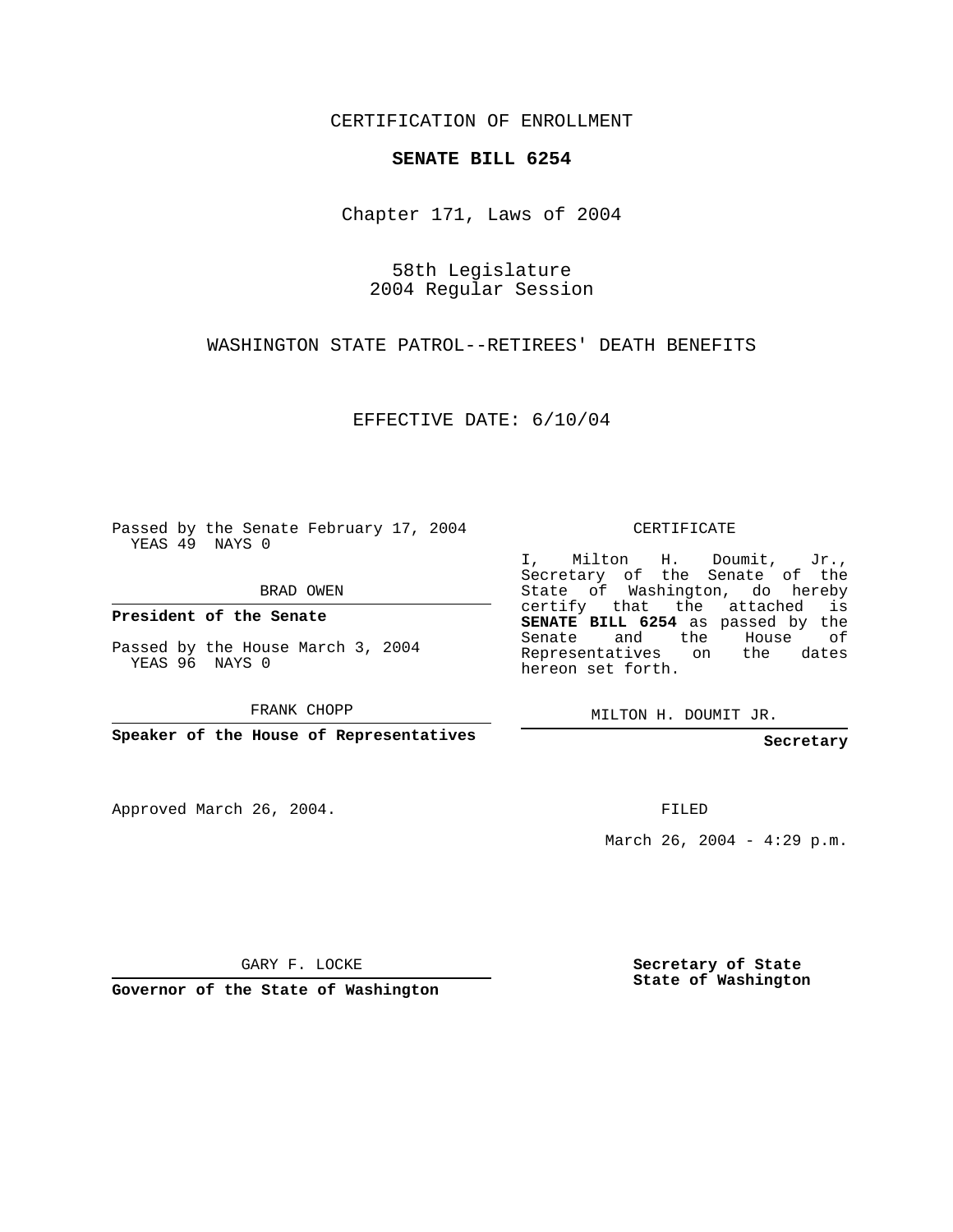## **SENATE BILL 6254** \_\_\_\_\_\_\_\_\_\_\_\_\_\_\_\_\_\_\_\_\_\_\_\_\_\_\_\_\_\_\_\_\_\_\_\_\_\_\_\_\_\_\_\_\_

\_\_\_\_\_\_\_\_\_\_\_\_\_\_\_\_\_\_\_\_\_\_\_\_\_\_\_\_\_\_\_\_\_\_\_\_\_\_\_\_\_\_\_\_\_

Passed Legislature - 2004 Regular Session

**State of Washington 58th Legislature 2004 Regular Session**

**By** Senators Regala, Winsley, Fraser, Carlson, Keiser, Roach, Franklin, Rasmussen and Haugen; by request of Select Committee on Pension Policy

Read first time 01/15/2004. Referred to Committee on Ways & Means.

 AN ACT Relating to death benefits for members of the Washington state patrol retirement system plan 2; and amending RCW 43.43.295.

BE IT ENACTED BY THE LEGISLATURE OF THE STATE OF WASHINGTON:

 **Sec. 1.** RCW 43.43.295 and 2003 c 294 s 15 are each amended to read as follows:

 (1) For members commissioned on or after January 1, 2003, except as provided in RCW 11.07.010, if a member or a vested member who has not completed at least ten years of service dies, the amount of the accumulated contributions standing to such member's credit in the retirement system at the time of such member's death, less any amount identified as owing to an obligee upon withdrawal of accumulated contributions pursuant to a court order filed under RCW 41.50.670, shall be paid to the member's estate, or such person or persons, trust, or organization as the member shall have nominated by written designation duly executed and filed with the department. If there be no such designated person or persons still living at the time of the member's death, such member's accumulated contributions standing to such member's credit in the retirement system, less any amount identified as owing to an obligee upon withdrawal of accumulated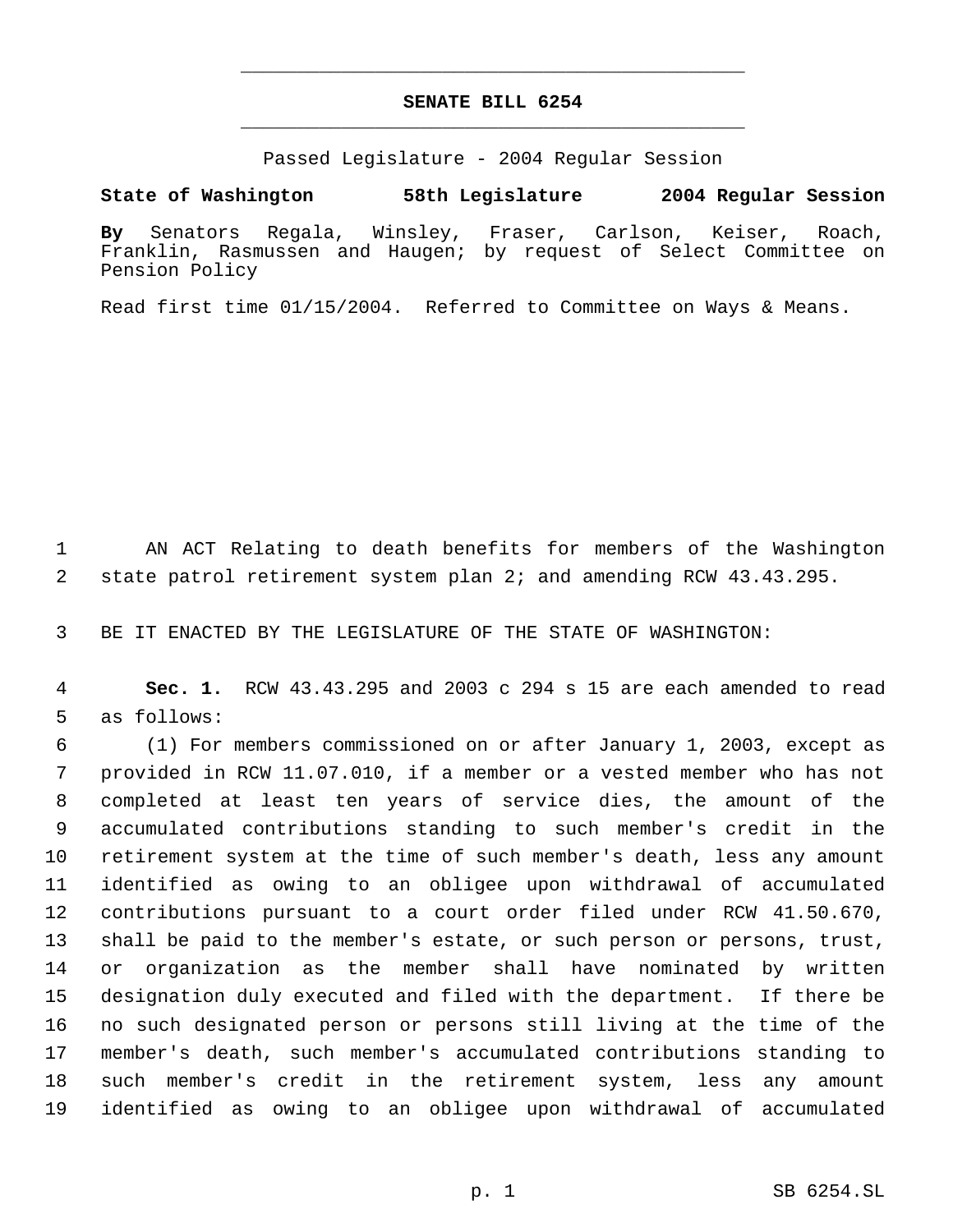contributions pursuant to a court order filed under RCW 41.50.670, shall be paid to the member's surviving spouse as if in fact such spouse had been nominated by written designation, or if there be no such surviving spouse, then to such member's legal representatives.

 (2) If a member who is eligible for retirement or a member who has completed at least ten years of service dies, the surviving spouse or eligible child or children shall elect to receive either:

 (a) A retirement allowance computed as provided for in RCW 9 43.43.260, actuarially reduced, except under subsection (4) of this section, by the amount of any lump sum benefit identified as owing to an obligee upon withdrawal of accumulated contributions pursuant to a court order filed under RCW 41.50.670 and actuarially adjusted to reflect a joint and one hundred percent survivor option under RCW 43.43.278 and if the member was not eligible for normal retirement at the date of death a further reduction from age fifty-five or when the member could have attained twenty-five years of service, whichever is less; if a surviving spouse who is receiving a retirement allowance dies leaving a child or children of the member under the age of majority, then such child or children shall continue to receive an allowance in an amount equal to that which was being received by the surviving spouse, share and share alike, until such child or children reach the age of majority; if there is no surviving spouse eligible to receive an allowance at the time of the member's death, such member's child or children under the age of majority shall receive an allowance share and share alike calculated under this section making the assumption that the ages of the spouse and member were equal at the time of the member's death; or

 (b)(i) The member's accumulated contributions, less any amount identified as owing to an obligee upon withdrawal of accumulated contributions pursuant to a court order filed under RCW 41.50.670; or

 (ii) If the member dies, one hundred fifty percent of the member's accumulated contributions, less any amount identified as owing to an obligee upon withdrawal of accumulated contributions pursuant to a court order filed under RCW 41.50.670. Any accumulated contributions attributable to restorations made under RCW 41.50.165(2) shall be refunded at one hundred percent.

 (3) If a member who is eligible for retirement or a member who has completed at least ten years of service dies, and is not survived by a